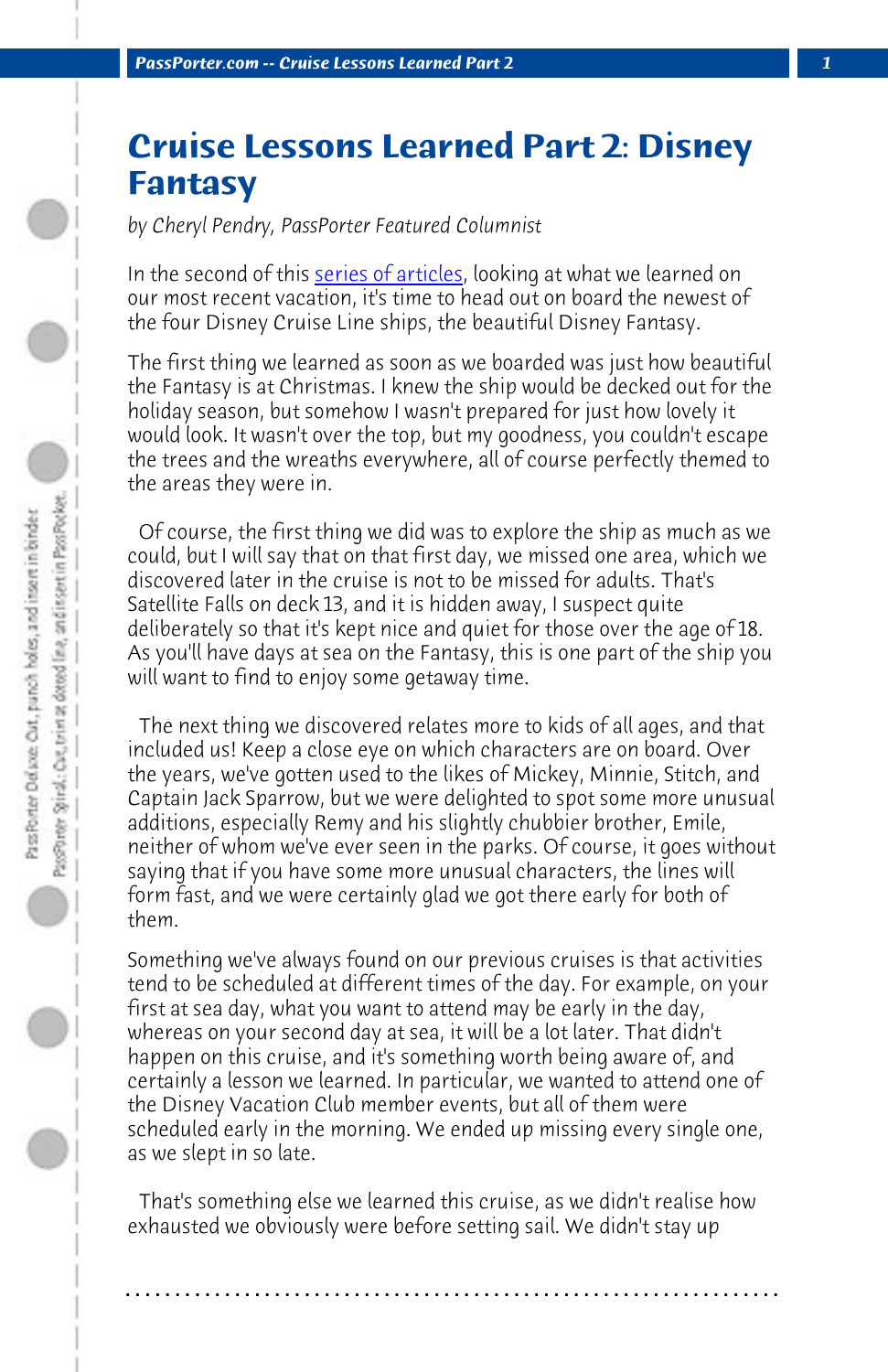particularly late on any night, yet every day we were at sea, we didn't set an alarm call, and slept considerably later than we usually do. Cruises are a good way of helping you to wind down, and it's worth knowing without that alarm call, you may sleep in way past your usual wake-up time. If you are coming into port, and have an excursion scheduled, don't rely on your body clock to get you up on time, as it may be as tired as ours obviously were!

 Everyone knows that the weather can play a huge part on any cruise, and so it proved to be on this one, but in ways we didn't expect. We arrived at San Juan, Puerto Rico to torrential rain early on in the day. We guessed our Segway tour in the afternoon would be cancelled, but the weather changed completely, with boiling hot sun later in the day. I guess the Caribbean can be just like Florida, with the weather changing very quickly. It's something I never realised, and was definitely a lesson learned. Just because a day starts off well or badly weather-wise, don't necessarily assume it's set in for the whole day.

 The weather impacted in another way, with terrible weather on the day we visited Castaway Cay. Like most of the passengers, we headed back to the Fantasy early, and here's where Disney came into their own, scheduling lots of additional activities on board, and even producing a Navigator, detailing them. Never having really experienced weather like that before, it's something I wasn't aware of, and it's good to know that Disney has plans in hand, no matter what happens.

 We were surprised, and a bit disappointed, to see the opening hours of some of the adult areas on board the Fantasy. We explored them on our first day on board, and fell in love with the Tube in particular, as it reminded us of home. We wanted to go back, and spend some time there, but we tried on a couple of occasions, and found it closed. It turned out that it didn't open for adults only until 10:00pm, and by that time, we were usually shattered, and heading to bed. It was disappointing, but it's something to learn for the next time we cruise on the Fantasy, as we'll be sure to try and stay up late one night to finally visit it, and see what it's like at night.

 The final lesson we learned on this cruise was that getting a high-graded cabin really does spoil you. We'd debated, and changed cabins a couple of times while paying off our cruise, starting in a category 5C, and ending up in a category 4D. Now we never want to cruise in anything less again! It was so much bigger than the rooms we've stayed in before (category 6 had been our limit previously), and we adored the round tub/shower. Sadly, we couldn't quite stretch to that on our upcoming Eastern Mediterranean cruise next year, but we're not far off, booked in a 5B category.

**. . . . . . . . . . . . . . . . . . . . . . . . . . . . . . . . . . . . . . . . . . . . . . . . . . . . . . . . . . . . . . . . . .**